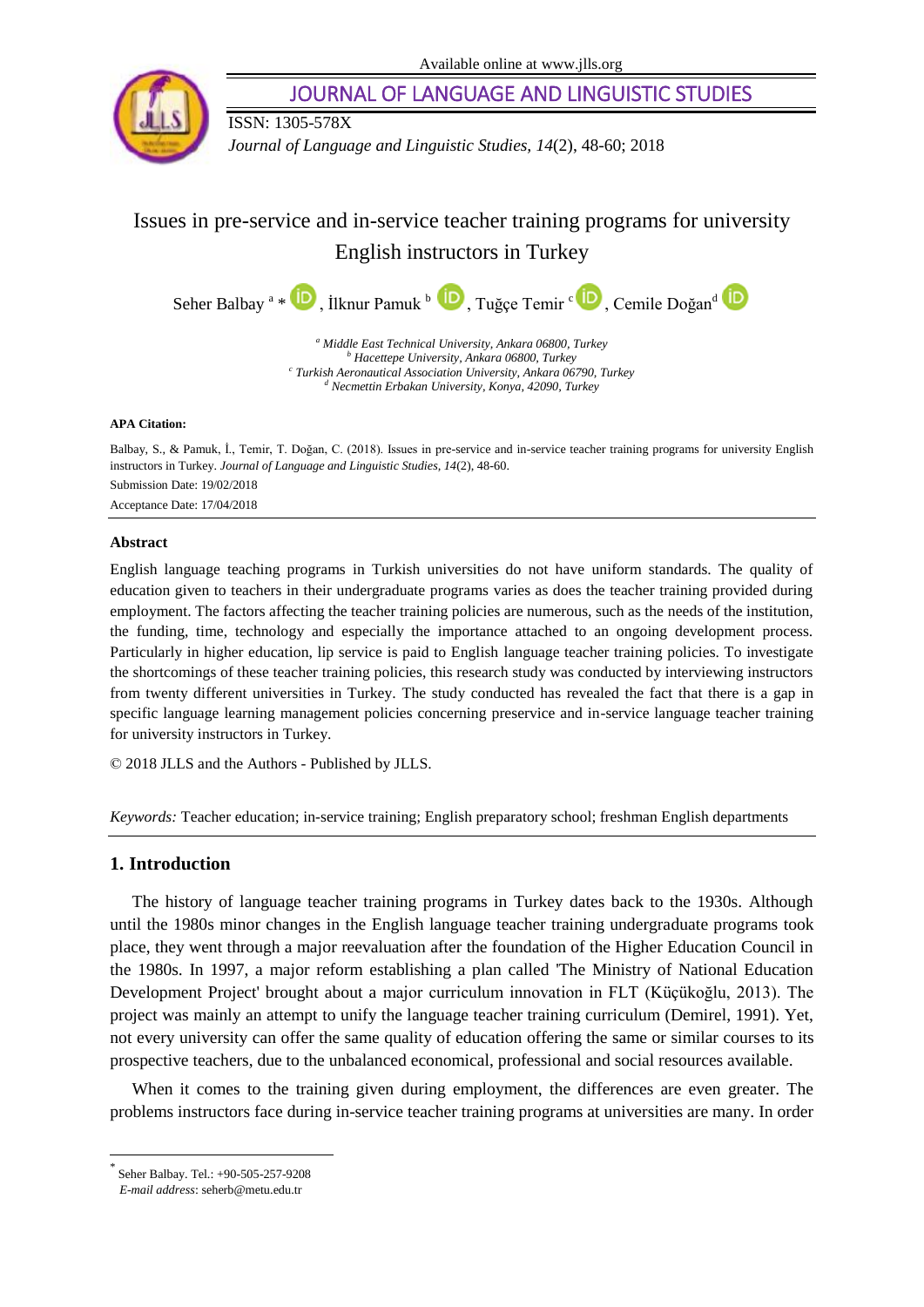for stakeholders who influence decision making about language and teacher education in formal education to come up with possible solutions, one has to first identify the problems (Küçükoğlu, 2013). Only after having collected data from diverse and numerous universities in Turkey by interviewing English language teachers, it is possible to see the full picture, and thus be able to set goals, assess and evaluate the present conditions, and take the first steps toward change.

# *1.1. Literature review*

The current century is signified with technological developments which led to evolutionary changes in teachers' professional development. Teachers have gained the opportunity to access to countless sources, therefore, a significant body of literature centered on changes in the field of language teacher education (Darling-Hammond, 2006; Day, 1999; Foord, 2009; Kumaravadivelu, 2001). On the other hand, it has become much more challenging for the teachers to equip themselves with the necessary skills to meet the constantly changing needs of the millennials. Teachers are in need of continuous professional development activities which give rise to professional exchange of ideas such as critical friendships, team teaching, observation and coaching, workshops, action research, case studies, journal writing, self-monitoring, exploratory practice and teaching portfolios (Hanks, 1999; Wyatt & Dikilitaş, 2010). All these professional development tools pave the way for learning from each other. Edge (2003) claims that this professional relationship contributes to individual, group and institutional development. However, sustainability of continuous professional development is still a critical issue as a set of multidimensional factors come into play as proposed in the current study. To start with, in the Turkish higher education context, English Language programs at university level vary to a great extent depending on whether the university is an English-medium one, or is offering courses partially in English, or whether it is a Turkish medium one that offers English courses in either its intensive preparatory school of foreign languages program or during the undergraduate years. Hence, English language teachers' professional responsibilities, their workload and in-service training take place in diverse ways. It is also not uncommon for English language instructors to receive no training after their graduation, during their teaching. The undergraduate curriculum implemented by most universities prepares teachers for the Ministry of Education schools, with no focus on young adult learners. Instructors teaching at university level, therefore, are especially in need of developing themselves professionally and keeping up with recent developments in their field. When it comes to English for Specific Purposes, the undergraduate programs do not even pay lip service to the specific teaching qualifications serving it. With the rapidly developing and spreading educational technology, the globalizing English speaking world, and the existence of young adult students whose cultures may differ from that of their instructors, it is only common sense that the job of the English language instructor is crucial to university education, be it English or Turkish medium.

The current study aims to portray the deficiencies of the present state of both preservice and inservice teacher training policies at Turkish universities with the intention of suggesting possible remedies since a review of related literature has revealed a lack of suggestions-laden articles. This indicates a gap in specific policies regarding preservice and in-service language teacher training programs for university instructors in Turkey.

The major common concerns regarding the questionable nature of the effectiveness of both preservice and in-service training are given below. A national language teaching policy is determined by decision makers to make rational choices about language education (Küçükoğlu, 2013). Hence, preparing and implementing a rational and balanced policy is worth spending effort on and allocating funds to. Suggestions aimed at solving the present problems are vital in arriving at an improved policy in training language teachers at universities. Hence this study aims to answer one main research question: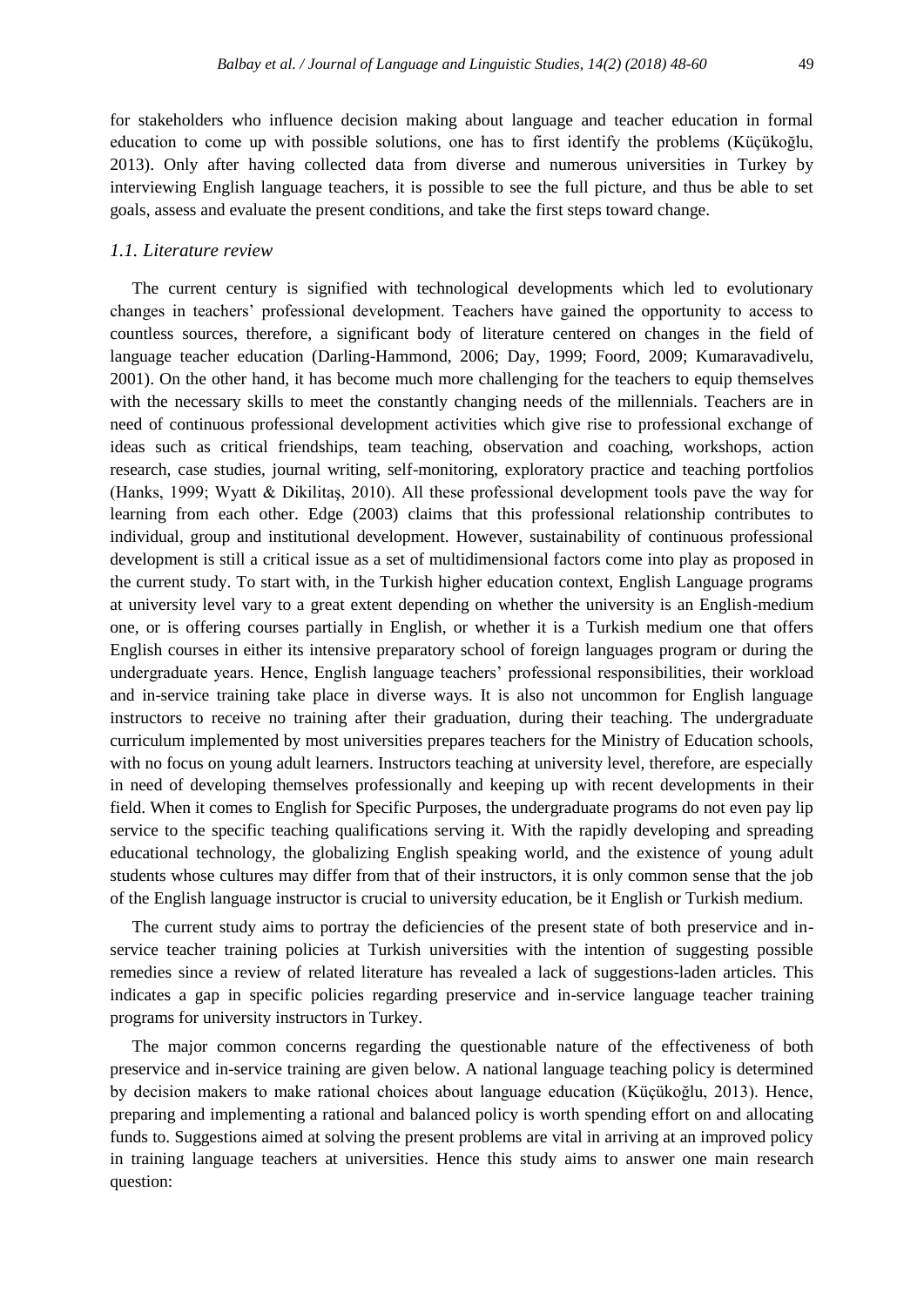• What are the most common teacher training problems of instructors teaching at Turkish universities?

## **2. Method**

The study was conducted as a qualitative exploratory study. For the research question English language instructors from various private and state universities were interviewed at the beginning of the 2016-17 academic year. Generally, interviews are considered as a form of interaction in which rich source of data are collected within a highly purposeful frame (Cohen, Manion & Morrison, 2007; O'Leary, 2004). Holstein and Gubrium (2002) define interviews as special forms of conversation generating empirical data. Patton (2014, p. 341) states that interviews provide ‗direct quotations from people about their experiences, opinions, feelings, knowledge and perspective'. To sum up, dialogue plays the major role and the researcher selects, decides, poses, elicits and steers through the interview. Semi-structured interviews are freer versions of structured interviews. In this study, the interviews were conducted in a conversational style to gather a large amount of information from the participants in terms of their major concerns about preservice and in-service teacher training programs at Turkish universities. They were assured that no personal or illegal questions would be asked.

The interview question which was very comprehensive simply asked the problems instructors related with teacher training at their institutions, yet the interviews which started with a fixed question turned out to be less structured and evolved into minor questions about teacher training relating to undergraduate English language teacher training programs as well. While some of the instructors were interviewed face to face, some were interviewed over the phone. The participants of the study were warned about not limiting their answers to personal experience but were asked to reflect the general opinions of instructors at their institutions.

## *2.1. Participants*

19 instructors (17 female, 2 male) between the ages 25-45 were interviewed. The participants of the study were university instructors from Schools of Foreign Languages (10 instructors) and Modern Languages, that is, Freshman English Departments (9 instructors). Departments of both private (6 instructors) and state universities (13 instructors), including Middle East Technical University, Boğaziçi University, Hacettepe University, Düzce University, Yıldırım Beyazıt University, Selçuk University, Necmettin Erbakan University, Giresun University, Erzincan University, Bülent Ecevit University, Erzincan University, Pamukkale University, Rize University, Atılım University, Başkent University, Turkish Aeronautical Association, Türkiye Odalar Birliği University, Sabancı University, and Bilkent University.

#### *2.2. Data analysis*

The collected data were analyzed through content analysis. The responses showed variations in terms of their focus; undergraduate and in-service teacher training programs. In order to investigate the instructors' perspectives on the English language teacher training programs, the data were analyzed clustering the most frequent answers from the instructors under categories with key words; that is recurrent data were identified and categorized under main themes. Even the answers that were given once were noted down and later subsumed under the most relevant title. The interviews were conducted in Turkish; hence the analysis of the results do not contain any direct quotations. Four researchers were involved in the data analysis. Two researchers analyzed the data and merged the responses into categories separately for inter-rater reliability. The two other researchers related the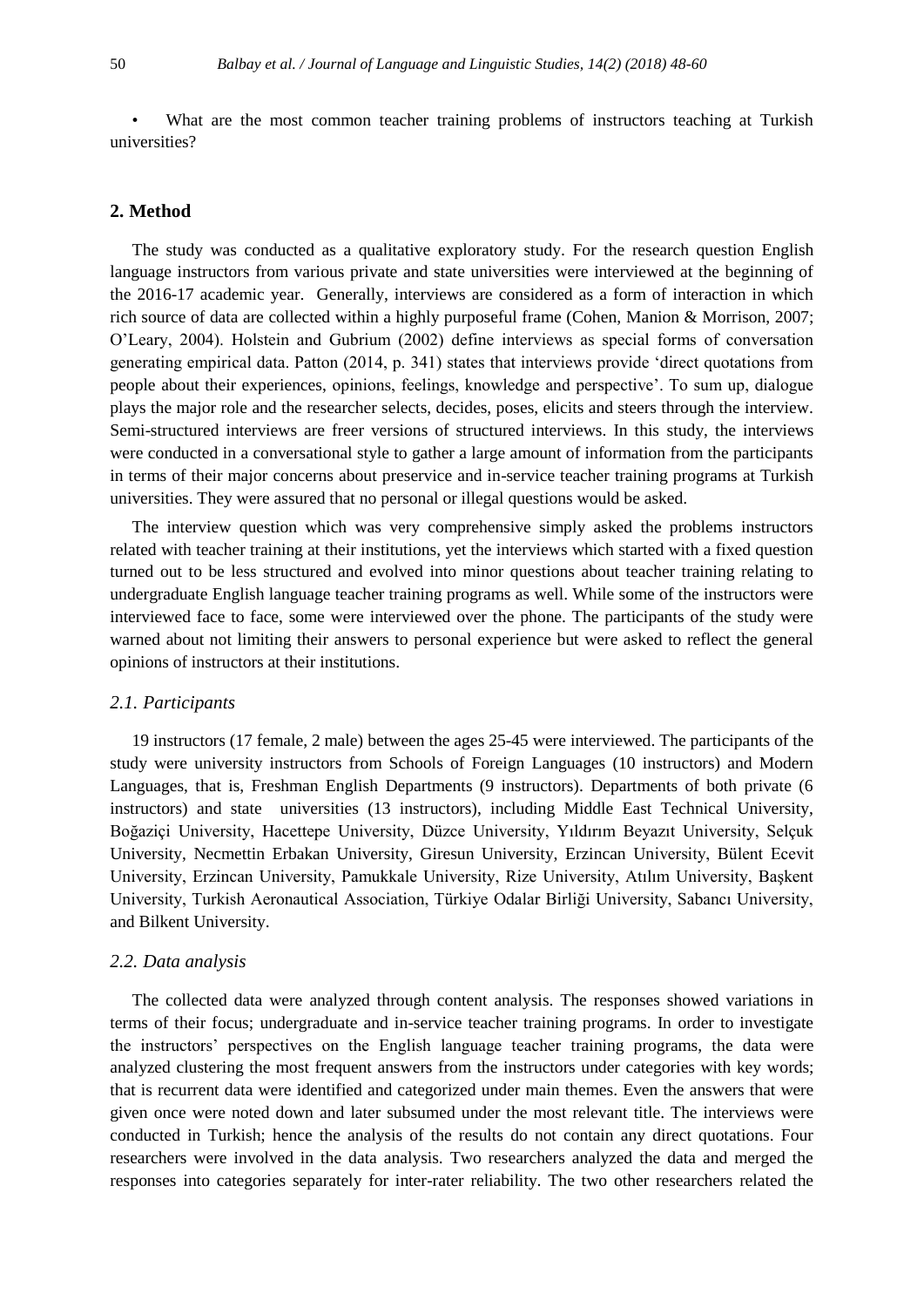data collected from interviews to the suggestions borrowed from the literature. All four researchers evaluated the reliability of the conclusions arrived.

#### **3. Results**

The purpose of the study was to find out the deficiencies of the present state of both preservice and in-service teacher training policies at Turkish universities and provide several suggestions for language curriculum design, pre-service training for undergraduate programs and in-service teacher training basing on the data gathered from the participants. Below is the list of major common concerns stated by the language instructors at Turkish universities:

# *3.1. Not being EAP oriented*

The students' needs for English language vary from department to department. While some engineering students need to use a more mechanical and technical language, e.g. language to describe graphic representations of numerical data, social science students need essay or report writing skills. Hence, teachers should be trained accordingly. Yet, unfortunately neither pre-service nor in-service university teacher training programs are that specific. EAP courses seem to be a necessary part of the university teacher training programs in particular.

#### *3.2. Communication between gap departments*

The preparatory schools and freshman English departments of universities do not have close contact with other departments' faculty. The collaboration required is hardly ever possible since both parties are unaware of the benefits they can reach via interchange of ideas, perspectives and practices. Some of the language and skills taught can be overlapping due to the fact that neither of the departments analyzes the course content of the courses offered. A common framework to refer to language levels is required. The Common European Framework of Reference is not welcomed in most Turkish universities, and the alignment of course content and materials and exams has not been given sufficient importance by even the Schools of Languages. So, even when there is cooperation between departments, a common language is not used to define student abilities. There is not much collaboration between students' departments and the preparatory school or freshman English departments, either.

#### *3.3. Overcrowded classes and the medium of instruction*

Some Foreign Language Schools serve 3,000-5,000 students, and not all of them receive the same education because certain departments allocate more credits and hours to language classes in their program. There are also departments whose medium of instruction is English at universities teaching in Turkish, and because this makes a unified curriculum for the School of Languages very difficult, teacher training policy cannot be unified, either. English language courses are neglected in universities where the medium of instruction is Turkish. Furthermore, distance education means are not provided by most universities and the large number of classes continues to be a burden on English language instructors' shoulders, which naturally, negatively affects the quality of education.

## *3.4. The student age factor*

The age difference between university students and teachers may be too small for students to trust teachers' wisdom in keeping with the norms of traditional Turkish culture, and novice teachers may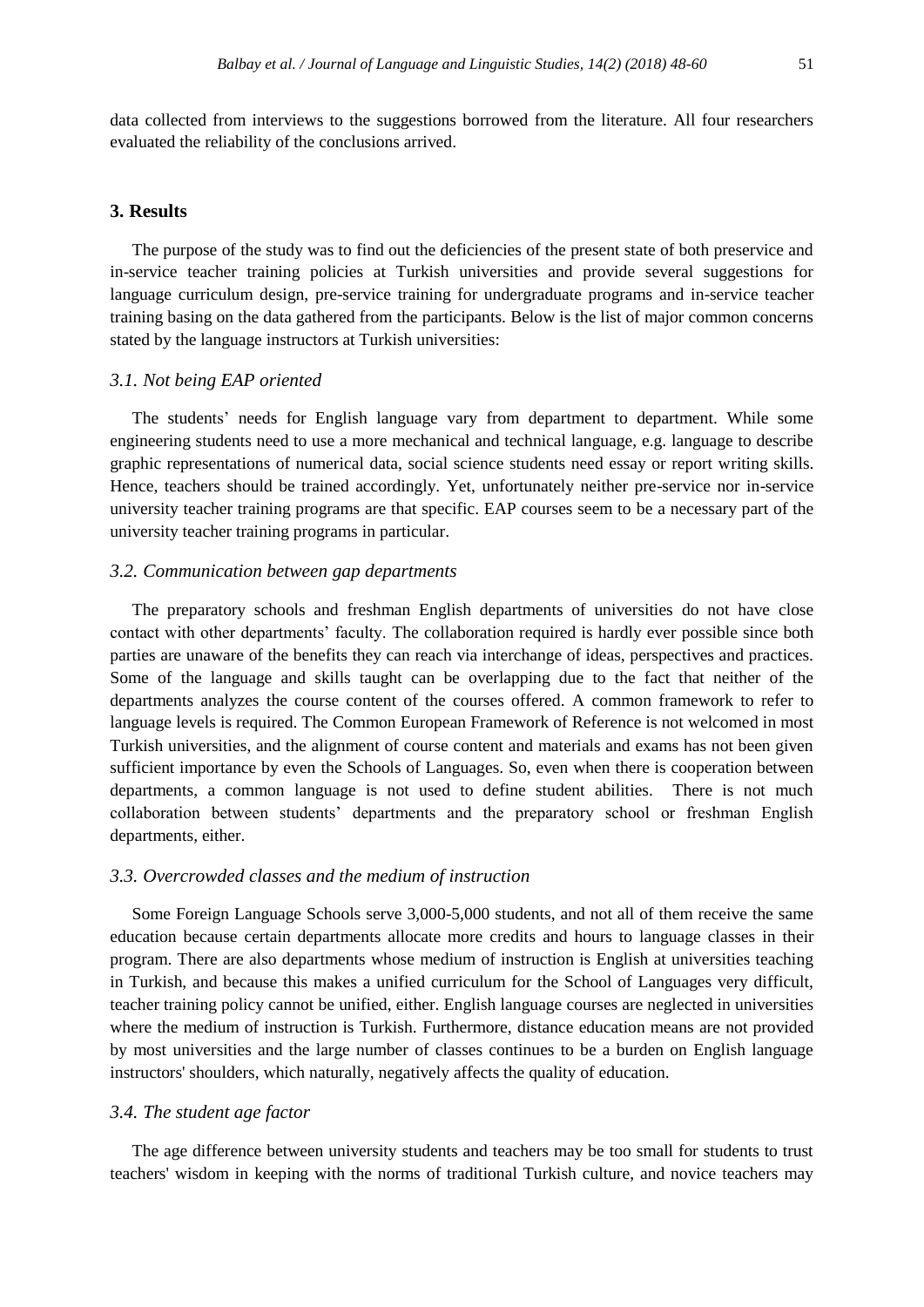not feel experienced and competent enough to come up with the optimum strategies to deal with twentysomethings.

#### *3.5. No university practice teaching opportunities*

Although it has been agreed that practice teaching at Ministry of Education schools is an indispensable part of teacher education (Demirel, 1991), one major gap in preservice teacher training is that students in undergraduate programs do not go to universities for practice teaching. When they do start working at universities there is no defined 'practitioner teacher period' (Demirel, 1991). Education faculties are not affiliated with state primary schools or high schools, yet many prominent university graduates start working at university level right after graduation. Familiarizing students with university teaching contexts would be a remarkable contribution to novice teachers' professional awareness. Similarly, the already existing practice at National Education Ministry-affiliated schools is too short for students to gain a thorough understanding of what sort of teaching contexts are awaiting them.

#### *3.6. Needs Analysis*

Any type of education should depend on a needs analysis; teacher education/training is no different. No matter how difficult it may be to carry out such an analysis, the result will be a custommade training program based on the actual needs of teachers that will enable them to implement practical ideas rather than just give them textbook information. To that end, teachers' opinions on their needs play a significant role in determining the training they will receive, which unfortunately is not the case in many universities.

#### *3.7. Different undergraduate programs*

The discrepancies between the curricula of undergraduate programs, the imbalance between language, linguistics, literature, and education courses can be observed in in-service teacher training too. Furthermore, translation, linguistics or literature department graduates can be employed as university instructors with or without training or a teaching certificate (Demirel, 1991). While some universities stipulate an MA degree as a prerequisite for employment as instructors, some universities offer well-established international certificate programs such as CELTA (Certificate in Teaching English to Speakers of Other Languages) or DELTA (Diploma in Teaching English to Speakers of Other Languages) in return for a compulsory teaching contract for certain number of years at the same institution. At some other universities, in-service training programs are arranged on numerous occasions to familiarize teachers with developments in recent English language teaching literature and actively engage them in enhancing their teaching with new techniques.

# *3.8. Funding trainers*

The trainers are usually funded by well-known publishers of English language course books, such as Longman, Pearson or Cambridge. It is also possible that the Schools of Foreign Language Education fund trainers' travel and accommodation in addition to the training. However, the trainers visit universities for a limited time to lecture on a specific topic not tailored to the institution they are visiting. One-or-two-day training can be superficial, but practical on the other hand since teachers would not need to cancel classes to attend sessions. Usually, these trainers are not very familiar with the language teaching policies of the university they are visiting; they need to be briefed about the objectives, curriculum, workload, class population, students' cultural, intellectual and financial background, physical conditions of the classrooms, teacher training needs of the institution, and tailor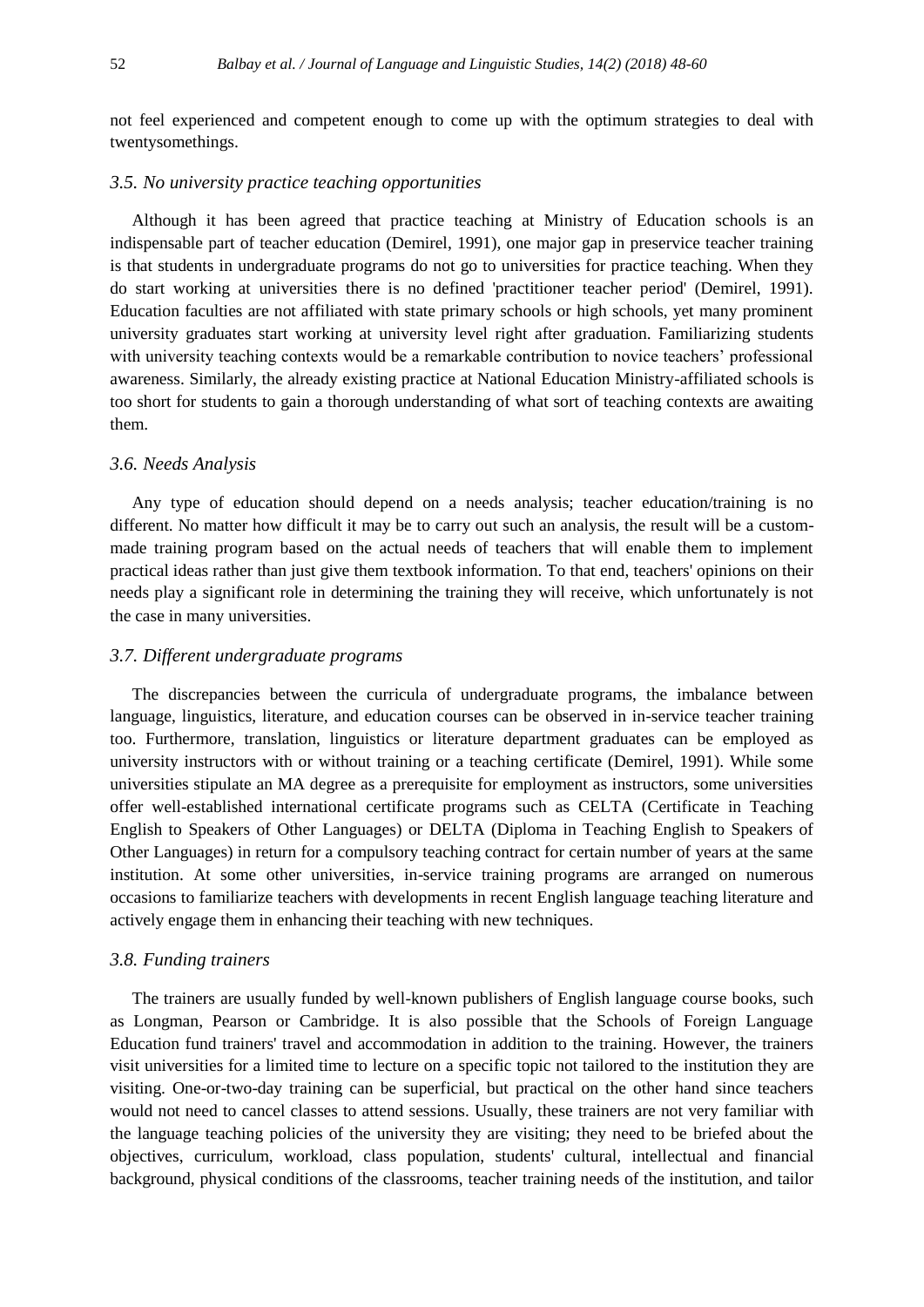their content accordingly. This requires a great deal of meticulous and laborious work. Also, they address a mixed population of teachers from different educational backgrounds teaching at different levels, which may at times make some of their content redundant.

## *3.9. Who qualifies as the teacher trainer?*

The training given by professional teacher trainers is arranged thanks to personal connections on some occasions which may be very convenient at times. However, it may also not be of true value for the instructors depending on the expertise area of the trainer. In addition to outside trainers, there may be professional development units or committees in departments made up of inexperienced teachers who are not updating their knowledge or skills, but who are 'trainers' just because they volunteer for the job. Motivating more proficient instructors is not easy because language instructors prefer to 'teach and go' rather than sign up for long term responsibility for the whole staff.

# *3.10. Who qualifies as the 'leader'?*

In universities where the teacher training units assign 'leaders' for groups of teachers responsible for designing and following up on the teacher development process, the leading instructor may lack social skills, and professional and up-to-date background to actualize the skillful management of the planned teacher training procedures.

#### *3.11. Theory based training*

The training given by professors from other institutions is usually a lecture delivered via PowerPoint slides. While hands-on workshops moderated by the lecturer may be of much more help in internalizing the new concepts introduced, such training programs may take up relatively more time, thus are avoided, especially to cut the costs and to avoid cancellation of classes during training days. Without actually implementing the suggestions of the trainer, the training program may fall short of realistic applications, therefore the inspiration and new ideas may fade away in time, and in retrospect the instructors may not see substantial gains from a particular training they attended (Doğan, 2016).

#### *3.12. No variety in methods*

Most universities lack a variety of teacher training methods. While lectures can be very informative, alternative ways to enhance professional development of teachers can also be functional to a large extent. In addition to workshops, teachers can enroll in activities such as compulsory observations of colleagues, keeping a journal of their reflections, video or audio taping their own or others' classes, and pair of team teaching.

#### *3.13. Not being process oriented*

The process of development can be emphasized. There is no end to one's professional development especially in an occupation as dynamic as teaching. Single sessions do not suffice for continuous development.

#### *3.14. Not monitoring the effectiveness*

Teacher training programs at Turkish universities are not usually longitudinally studied for evaluation of their effectiveness. How much is actually put into practice remains a mystery. Monitoring the contribution of training be it preservice or in-service should be the norm rather than the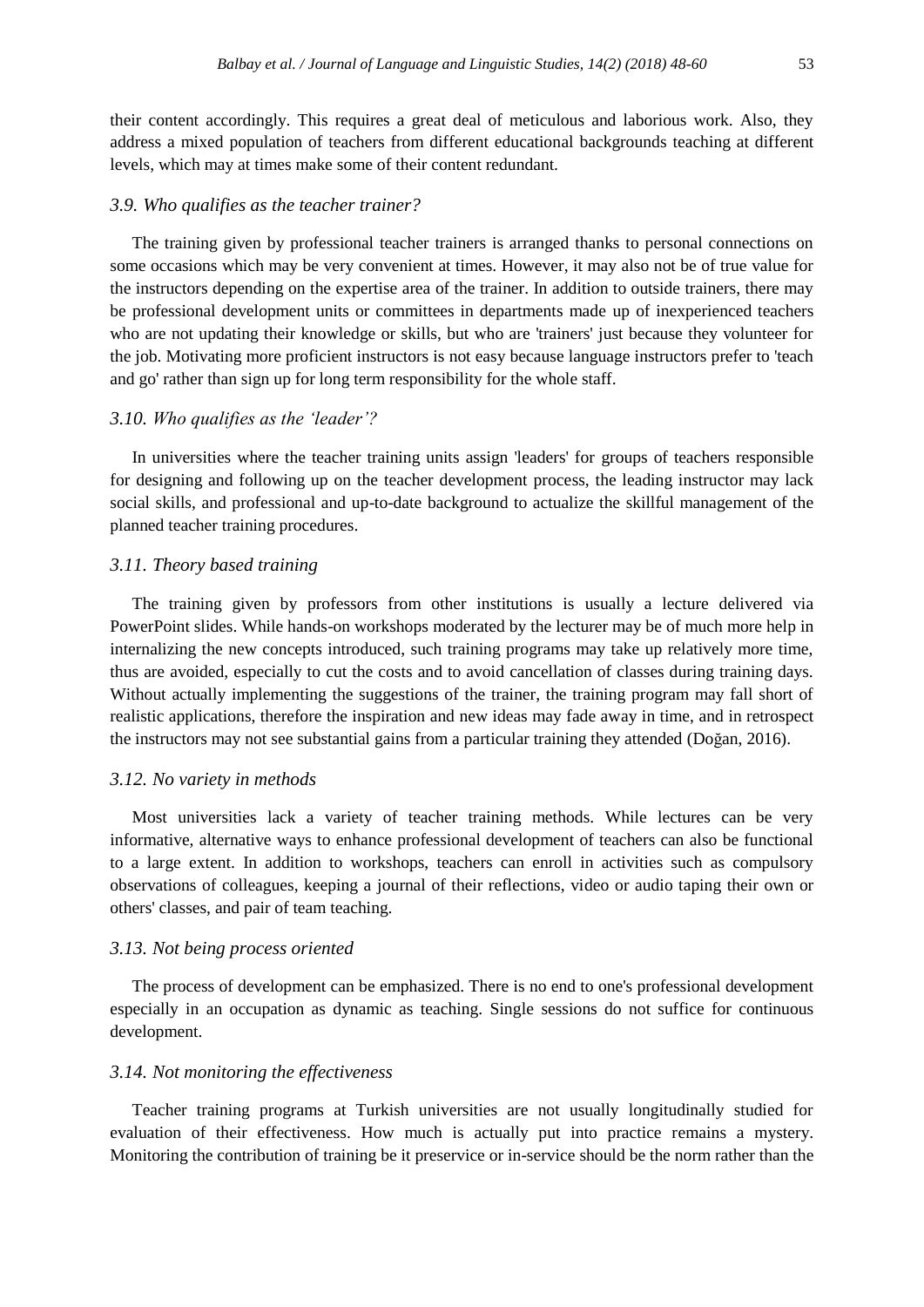exception. Winter or summer breaks can be best used for summative discussions on the reflection of practiced training material.

# *3.15. Mixed groups of teachers*

Relatively older teachers may be particularly reluctant to change assuming that experience can replace the need to update field knowledge. During training the most difficult challenge is to overcome the resistance, fight against prejudices, and motivate teachers from all ages and backgrounds without positively favoring any age group.

#### *3.16. Thinking outside the box*

Usually in training sessions those with relatively extraordinary ideas are marginalized rather than appreciated. This social pressure is very limiting and leads to a continuation of customary understanding and practice of strategies. Actually, breaking away from the mainstream comes with its benefits. Unfortunately, instructors criticize each other at their own peril. The outside-the-box thoughts must not be dismissed if any development is to be realized in these training sessions because marginal perspectives are of priceless value since they trigger thinking and seeing things in unique ways and offer unconventional approaches to solving conventional difficulties faced.

## *3.17. Administration*

In some universities the head of the School of Foreign Languages is not an English language teacher but an instructor of French or German, for example. In such universities, English language teacher training may be overlooked. Clearly, it is important that the need for training programs be felt by administrators and that relevant training be organized addressing the needs of instructors. Therefore, the qualifications of decision makers play an undeniable role in determining the training strategies.

#### *3.18. Teacher mobility*

It is also not uncommon that trained teachers leave the institution in a few years if there is no contractual agreement defining the period they must keep teaching at the institution that provided the training. Too much mobility may result in new and inexperienced teachers in need of repetitive training sessions. While mobility may lead to idea exchange, it may also be seen as a waste of effort spent on training the instructors who leave.

#### *3.19. Exchange programs*

Exchange programs for teachers, such as Erasmus or Fulbright programs, do not support teachers to spend a whole semester or academic year teaching in a foreign university; the period is usually too short to experience what the instructors of the host country actually do. Longer period exchange programs are difficult to arrange since they sometimes even mean mobilizing the family of the instructor. At least more international and local mobility can be encouraged to be informed of other circumstances in similar educational contexts.

# *3.20. State-private university differences*

State universities are not as competitive as private universities; therefore, they do not generally allocate as many resources as private universities do to improve their language teachers' professional development. Still, there are some private universities which are too new to form an established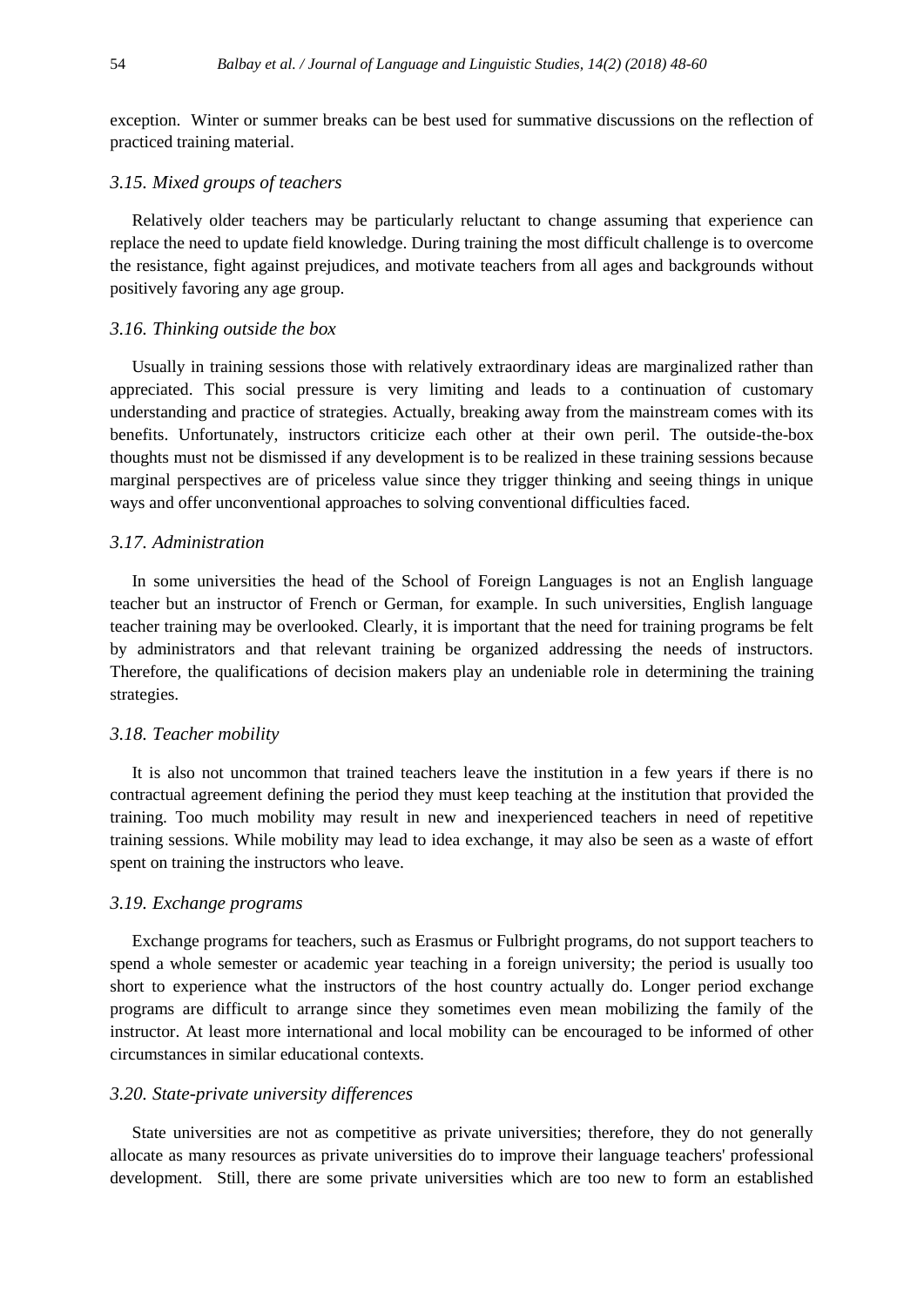system of language teacher development unit as well as ones that are open to revolutionary practices with their dynamic and motivated staff.

## **4. Discussion**

# *4.1. English Preparatory Schools*

The goal of English prep schools at tertiary level is to help students develop and strengthen their English skills in reading, writing, grammar and vocabulary and to prepare them for their future academic life. By the end of one-year-intensive language program, students are expected to become proficient in B2 level according to CEFR. For the students who are enrolled in language departments in their faculties, the passing grade could be different from the students' who are enrolled in other departments, which results from the expectations of language departments. Their requirements concerning language proficiency are higher than other undergraduate programs. Specifically, students are expected to comprehend complex texts and lectures on various topics and write essays, articles, reports and assignments on a wide range of subjects; interact with fluent and accurate language forms. B2 level proficiency could be determined as a threshold for exit excluding language departments. TOEFL ITP (Institutional Testing Program) and their CEFR correspondent descriptors could provide the teachers, curriculum developers and testers with a sound framework to act upon.

# *4.2. Modern Languages Departments*

These departments offer English and other languages courses for the students who study in their departments. They also offer courses for specific purposes with the intention of meeting students' departmental needs. For the students who completed their prep year successfully, English for Academic Purposes (EAP) and English for Specific Purposes (ESP) courses are offered during their departmental studies. These courses are designed to increase employability and students' opportunities for professional mobility. The students whose undergraduate education is Turkish-medium can be required to take minimum 3 hours of compulsory general English courses according to rules and regulations of Higher Education Council (from now on HEC).

With a comprehensive needs analysis conducted by educational specialists, language teachers and departmental staff, required courses addressing the needs should be designed collaboratively. Content and Language Integrated Learning (CLIL) as a dual-focused approach attributing the equal focus on content and language could be implemented for the departments whose medium of instruction is English. As Lasagabaster and Sierra (2009) and Dalton-Puffer (2011) assert, CLIL is usually applied by using a foreign language rather than a second language. With a more unifying perspective, Coyle (2008) proposes four Cs framework in relation to CLIL. In his framework, he focuses on content (subject matter) and its relation to communication (language), cognition (thinking) and culture (the awareness of self and otherness). The focal point is the interaction of learning through content and cognition and language learning through communication and culture. Four Cs framework addresses the relationship between language and culture with a considerable emphasis on the intercultural awareness. In this sense, teaching culture is a part of CLIL, which may offer ample support for topics from different cultural aspects with special attention to the concepts of self and otherness. In CLIL methodology, it is suggested that non-native speakers of the target language are mostly preferred as they are the experts of their subjects. However, content teachers are not always sufficiently equipped with linguistic accuracy and knowledge of language or they mostly likely tend to attach secondary importance to language. Although the integration of language and content is a quite motivating for the students in foreign language teaching settings, it would be necessary to take language teachers' subject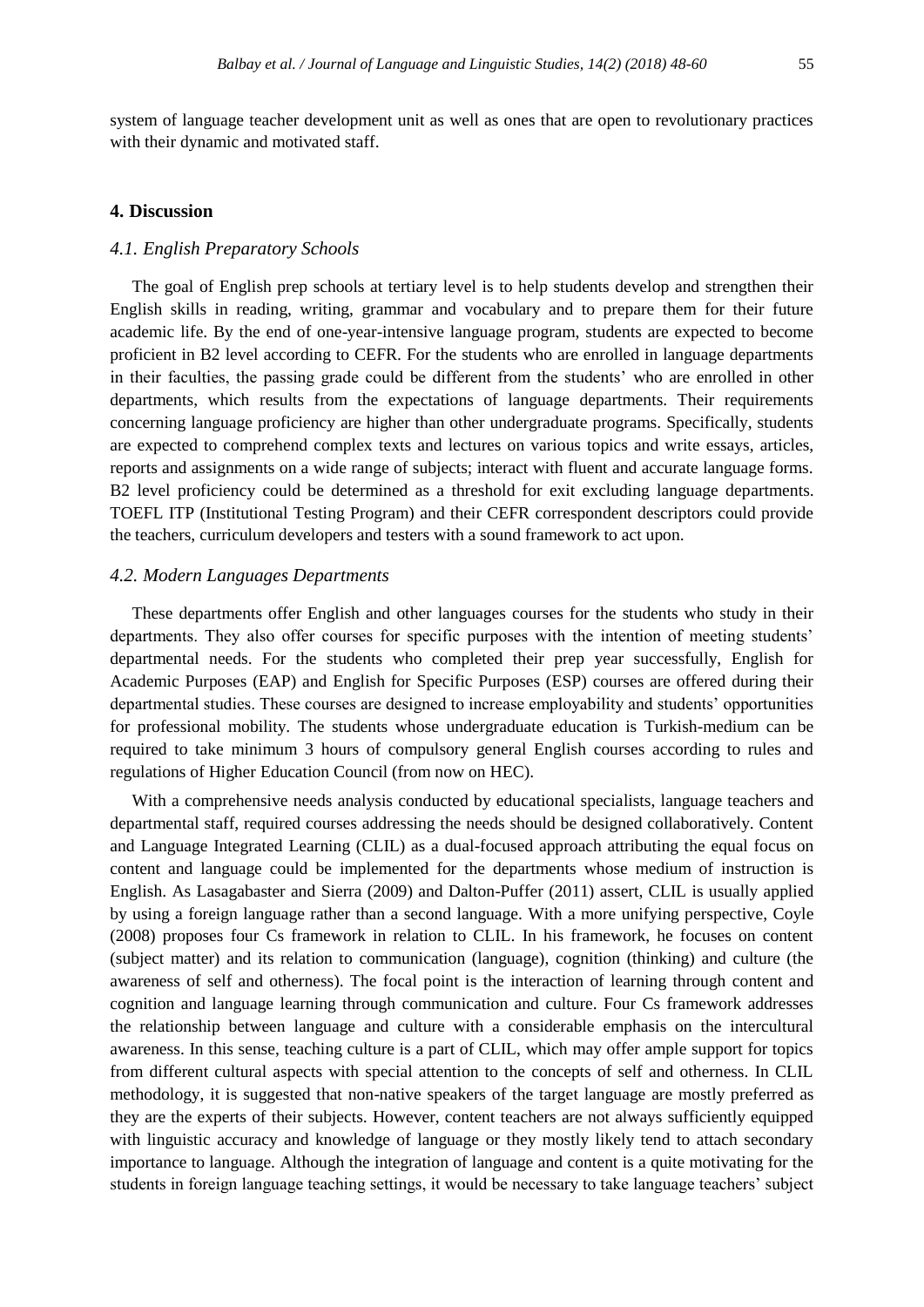knowledge dilemma into consideration. During the courses, students read and listen to academic texts as for the receptive skills, make analysis and synthesis and draw conclusions by using their writing and speaking skills as for the productive skills. However, they need continuous support in managing the CLIL process, arranging their roles and resourcing. Overcoming these drawbacks needs effort and requires effective collaboration between language teachers and departmental staff. CLIL courses can be grouped into three categories as: Science, social sciences and medical sciences with regard to the academic structure of the universities in Turkey. The first departmental year could be devoted to language skills for academic purposes. Through EAP, they can master the language in terms of reading and writing abilities in a wide range of academic registers; listening and speaking through lectures, seminars and presentations. In the second year and third year, the students should benefit from ESP courses customized for their needs and interests in their specialized academic fields. For the last undergraduate year, English for Occupational Purposes (EOP), can be introduced to the students.

#### *4.3. Blended Learning*

It is essential to incorporate technological innovations into the existing curriculum in the institutions of higher education. The increasing growth of digital technologies has made computermediated learning and traditional face-to face practices possible. Osguthorpe and Graham (2003) support blended learning by proposing six reasons: "pedagogical richness, access to knowledge, social interaction, personal agency, cost effectiveness and ease of revision". Similar to the reasons above, Graham, Allen and Ure (2003) and Graham (2005) report three reasons for blended learning as improved pedagogy, increased access and flexibility and increased cost-effectiveness. Concerning improved pedagogy, blended learning provides online self-paced learning, face-to face learning in classroom settings and transfer of learning into real communication. In terms of increased access to learning and flexibility, learners benefit from blended learning with more opportunities for learning with reduced in class hours by simultaneously keeping face-to face practices. Lastly, costeffectiveness gains importance as it allows the institutions to reach a large number of learners with optimal learning enhancement, low cost and less time (Singh, 2003). For blended learning, the physical settings of the institutions and the number of the students should be taken into consideration before using a jointly agreed upon software program by English preparatory schools, Modern Languages Departments (Freshman English Departments) and software companies. In this sense, it is assumed that more motivating, creative and autonomous learning practices could be offered to the students.

#### *4.4 Suggestions for Pre-service Training for Undergraduate Programs*

 During the data gathering process from a diverse group of universities, it was found that the teachers' educational backgrounds differ. Although undergraduate courses have some common content, there is not a standardization concerning the needs of foreign language teaching. Universities have different elective courses which are designed according to the specialties of their staff. This causes a considerable discrepancy between graduates. To illustrate, a large number of students graduate with many linguistics courses whereas the others graduate with literature courses in their transcriptions. Moreover, it is disputable that the departmental courses do not address young adults as learners. A standard course could be included to address teaching language to adults for the graduates who will work with those age groups. Finally, an internship program in the universities could be suggested because preservice teachers do not have the opportunity to be introduced to university students before they graduate.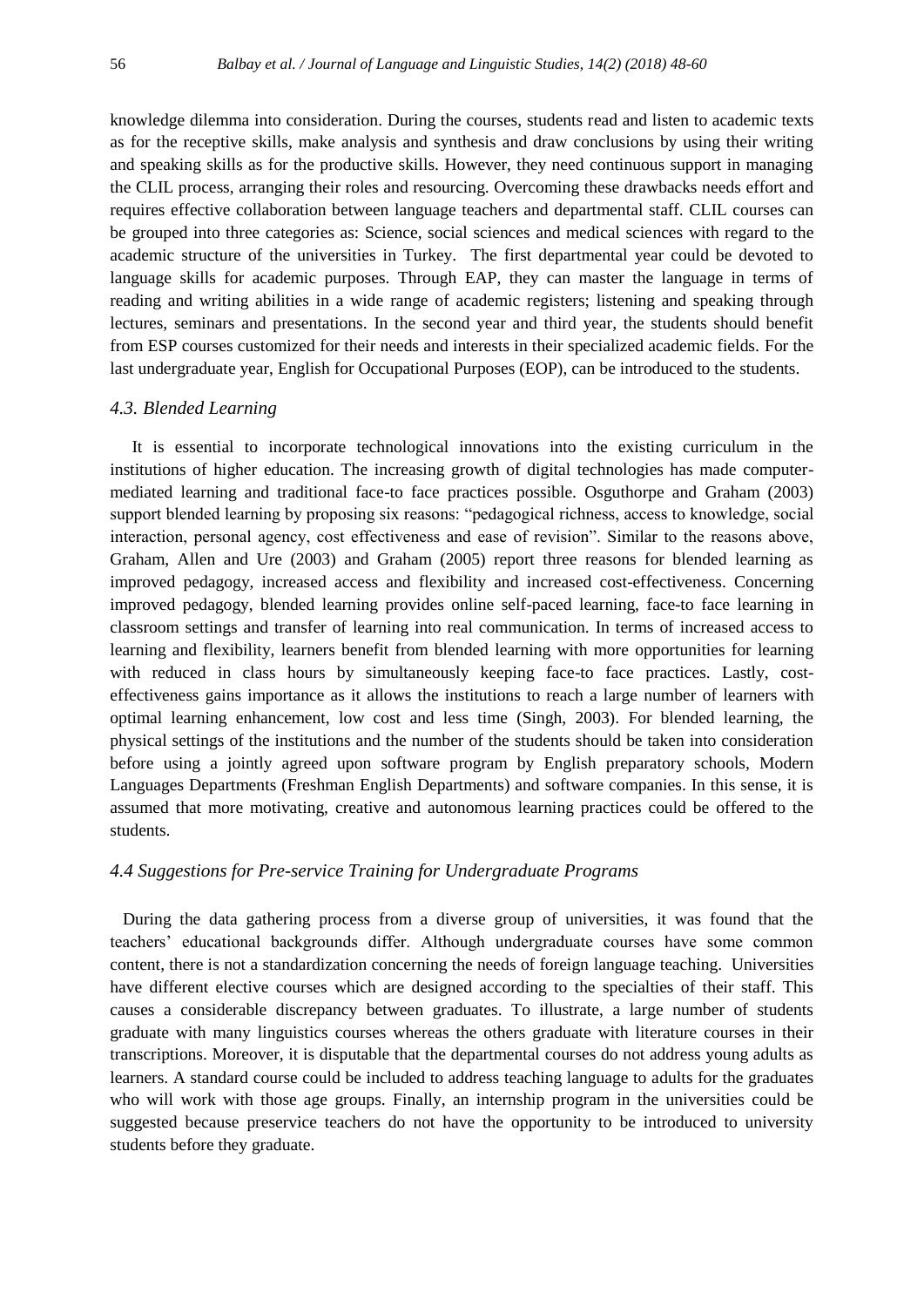# **5. Conclusion**

To meet the language requirements of those who will be involved in such fields as science, technology, industry and medicine, language teachers' in-service training should be designed accordingly. Many researchers conducted studies about trainings as it was found that trainings have an undeniable positive impact on the teachers (Cruickshank, Lorish and Thompson, 1979; Bunker, 1977).

In most of the institutions in Turkey, there is a gap between the training programs and the contextual needs of the teachers. Systematic programs are not held (Bayrakçı, 2009), and there is a limited number of professionals and publishers who generally provide short term training programs. Moreover, they are outsiders who do not teach in actual classrooms (Ahmadi, Keshavarzi, 2013). The study by Bayrakçı (2009) reveals that there is not enough professional staff and teachers do not know how to work collaboratively. Additionally, the feedback system in the trainings is ineffective (Bayrakçı, 2009). Long term programs could be designed as one of the solutions to the so-called problem. Therefore, teachers can be more engaged in the process as they know their own needs, students profile, curriculum, objectives of the institution and departments better from the outsider experts. Besides, they can have the opportunity to learn from their colleagues, trace their own development and reflect on what they do (Tilles, 1970). There is an urgent need for a reform in universities in terms of long term training. One of the most critical things is that it should be wellorganized based on the needs of the teachers not disregarding their professional background. A detailed analysis from a teachers' study conducted in Netherlands indicates that there are statistically significant differences in training needs of the teachers according to the teacher's level of education, according to work experience and age differences (Gabršček, Roeders, Klić, 2013). Thus, all types of differences should be considered for an effective training. In-service trainings can be held inside or outside the institutions bearing the participants' individual and institutional needs in mind. Figure 2 below suggests steps to be followed during a long term program.



# A Suggested Teacher-Led Training System

Figure 1. A suggested teacher-led training system

According to the figure, teachers' background should be paid attention to initially. The subsequent step should be conducting a needs analysis research. Teachers' should be interviewed individually about their perceptions of the existing teaching and teacher training and their suggestions for improvement. After designing the training program, teachers could be provided with opportunities to select from a bunch of alternatives. It is a long process and requires working collaboratively, arranging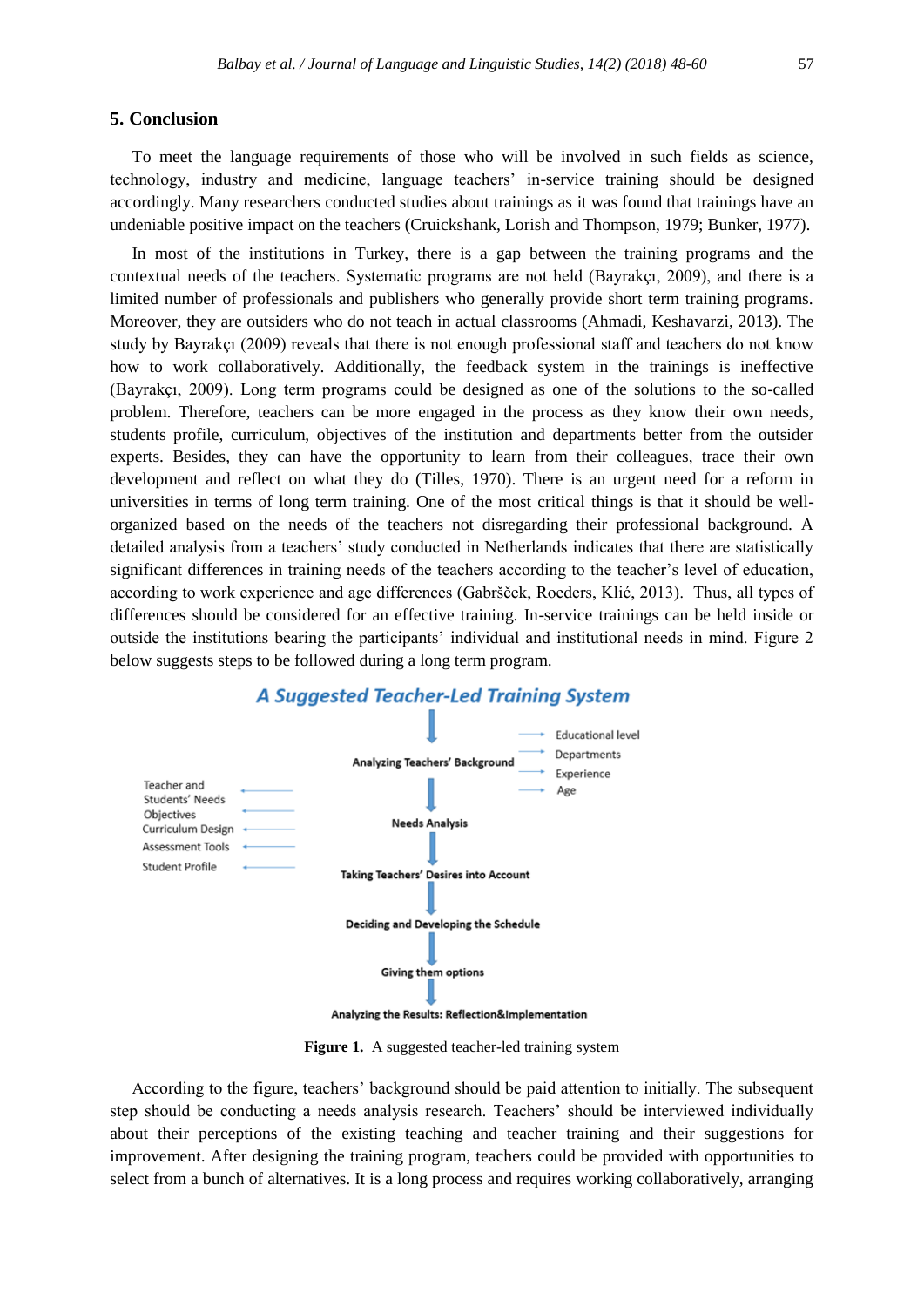meetings, finding a focus, reading books, articles, classroom practice, reflecting on the development and receiving feedback.

Some of the alternatives to traditional teacher training sessions can be Reflective Teaching and Learning, Team Teaching, Lesson Study, Peer Observation, Self-monitoring, Action Research, A 15 minute Forum, Teaching Journal, Book/Article Club Discussion.

This study aimed to offer some practical suggestions. All the suggestions are thought deeply if they can be applied to our education system, and it is a known fact that they cannot be put into practice in a second, but they can give an opinion. Moreover, with all these varieties and opportunities, it is thought that teachers can easily find an appropriate activity for their own professional development, which can be both fun and instructive.

## **References**

- Ahmadi, S. S., & Keshavarzi, A. (2013). A Survey of in-service training programs effectiveness in teaching skills development from the viewpoint of students, teachers and principals of guidance schools in Shiraz. *Procedia-Social and Behavioral Sciences, 83*, 920-925.
- Bayrakcı, M. (2009). In-Service Teacher Training in Japan and Turkey: A Comparative Analysis of Institutions and Practices. *Australian Journal of Teacher Education, 34*(1). https://dx.doi.org/10.14221/ajte.2009v34n1.2
- Bunker, R. M., (1977). Beyond in-service: Toward staff renewal. *Journal of Teacher Education, 28*, 00-100.
- Cohen, L., L. Manion, and K. Morrison. (2007). *Research methods in education*. (6th ed). London: Routledge Falmer.
- Coyle, D. (2008). CLIL—A pedagogical approach from the European perspective. In *Encyclopedia of language and education*. (pp. 1200-1214). Springer US.
- Cruickshank, D. R., Lorish, & Thompson, L. (1979). What we think we know about in-service education. *Journal of Teacher Education, 30*, 2, 27-30.
- Dalton-Puffer, C. (2011). Content-and-language integrated learning: From practice to principles. *Annual Review of applied linguistics, 31*, 182-204. https://doi.org/10.1017/S0267190511000092
- Darling-Hammond, L. (2006). Constructing 21st-century teacher education. *Journal of Teacher Education, 57*(10), 1-15. DOI: 10.1177/0022487105285962.
- Day, C. (1999). *Developing teachers: The challenges of lifelong learning*. London: Falmer Press.
- Demirel, O. (1991). Türkiye'de yabancı dil öğretmeni yetiştirmede karşılaşılan güçlükler. *Hacettepe Üniversitesi Eğitim Fakültesi Dergisi*, *6*, 25-39.
- Doğan, C. (2016). *Sustaining professional development of ELT practitioners*. In K, Dikilitas, M. Wyatt, J. Hanks &D. Bullock (Eds.), *Teachers engaging in research*. IATEFL: Whistable, Kent.
- Edge, J. (2003). *Teacher development*. Birmingham, UK: Aston University.
- Foord, D. (2009). *Delta teacher development: Developing teacher: Practical Activities for Professional Development*. Peaslake: DTDS.
- Gabršek, S., & Roeders, P. & Klic, G. (2013). Improving the Quality of In-Service Teacher Training System.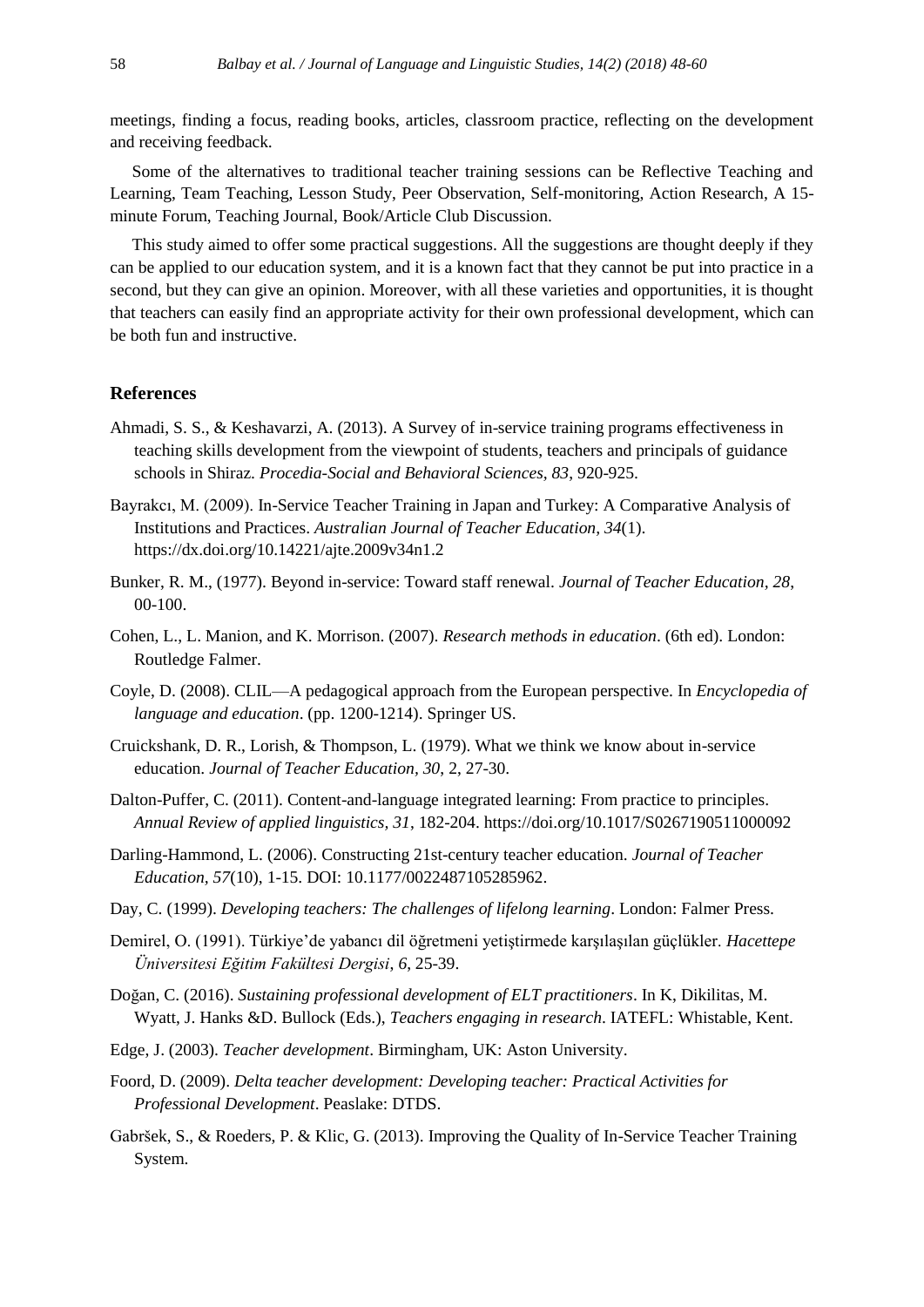- Graham, C. R. (2005). Blended learning systems: Definition, current trends, and future directions. In C. J. Bonk & C. R. Graham, (Eds.), *Handbook of blended learning: Global perspectives, local designs*. San Francisco, CA: Pfeiffer Publishing.
- Graham, C. R., Allen, S., & Ure, D. (2003). *Blended learning environments: A review of the research literature.* Unpublished manuscript, Brigham Young University at Provo, UT.
- Hanks, J. (1999). Enthusiasm, puzzlement, and exploratory practice. *The International House Journal of Education and Development* (London, International House) 7, April/May: 14–16.
- Holstein, J. A., & Gubrium, J. F. (2002). Active interviewing. In D. Silverman (Ed.), *Qualitative research: Theory, method and practice*. Thousand Oaks, CA: Sage Publications.
- Küçükoğlu, B. (2013). The history of foreign language policies in Turkey. *Social and Behavioral Sciences, 70*, 1090-1094.
- Kumaravadivelu, B. (2001). Toward a post-method pedagogy. *TESOL Quarterly, 35*(4), 537-560. DOI: 10.2307/3588427
- Lasagabaster, D., & Sierra, J. M. (2009). Language attitudes in CLIL and traditional EFL classes. *International CLIL Research Journal, 1*(2), 4-17.
- O'Leary, Z. (2004). *The essential guide to doing research*. London: SAGE Publications.
- Osguthorpe, R. T., & Graham, C. R. (2003). Blended learning systems: Definitions and directions. *Quarterly Review of Distance Education, 4*(3), 227–234
- Özsoy, G., & Gunindi, Y. (2011). Prospective preschool teachers' metacognitive awareness. *Elementary Education Online, 10*(2), 430-440. Retrieved on May 6, 2013 from: http://ilkogretimonline.org.tr/vol10say2/v10s2m4.pdf
- Patton, M. Q. (2014). *Qualitative research and evaluation methods*. (3rd ed). Thousand Oaks, CA; Sage Publications.
- Singh, H. (2003). Building effective blended learning programs. *Educational Technology-Saddle Brook Then Englewood Cliffs NJ-, 43*(6), 51-54.
- Tillis, C. R. (1974). Teacher teaching teacher's in-service training in environmental education. *Journal of Teacher Education, 25*, 2, 160-162.
- Wyatt, M., & Dikilitaş, K. (2015): English language teachers becoming more efficacious through research engagement at their Turkish university, *Educational Action Research*. DOI: 10.1080/09650792.2015.1076731

,